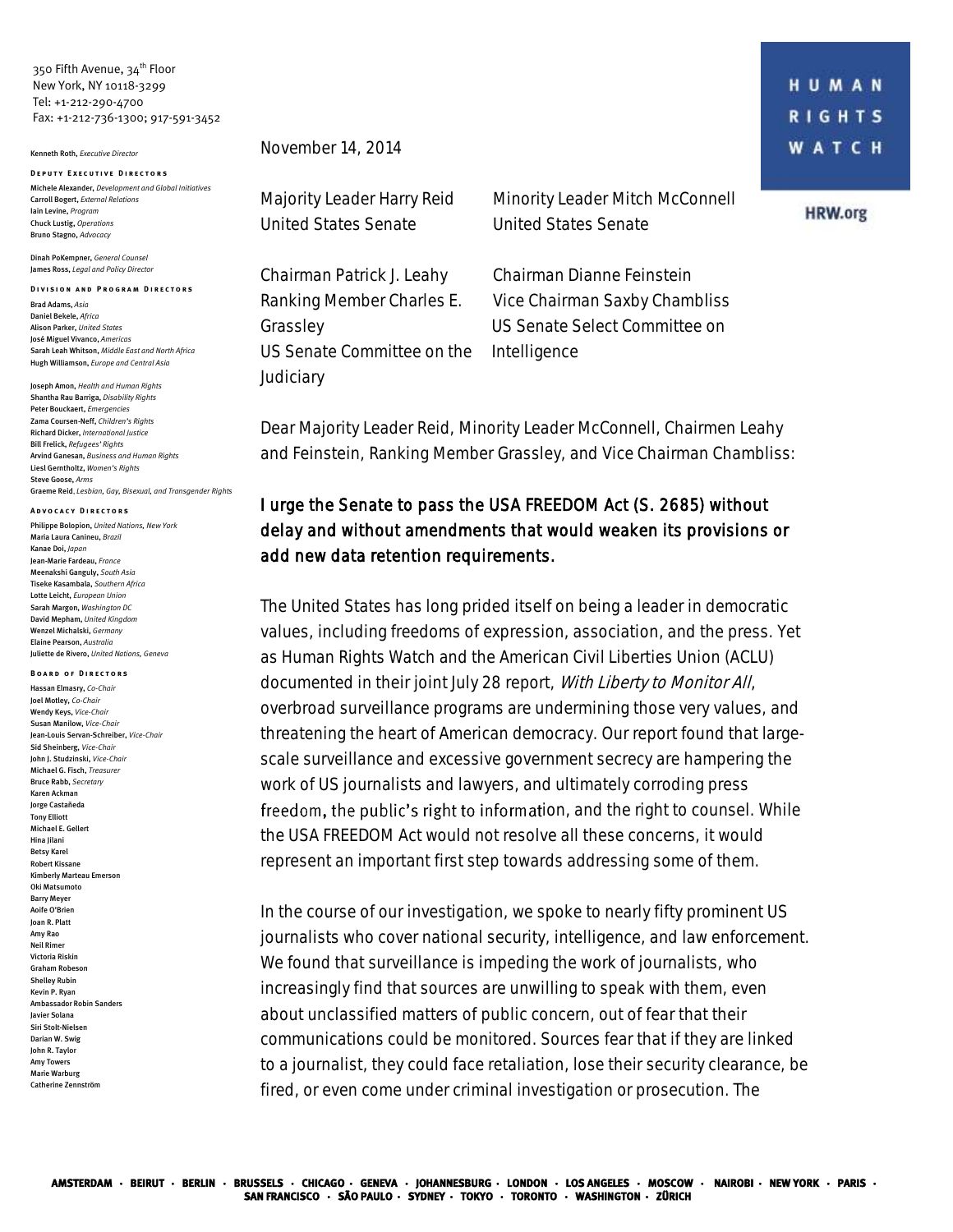administration's Insider Threat Program, which requires federal employees to report each other for "suspicious" behavior that may suggest intent to leak information, gives real weight to that concern. In response, journalists are adopting expensive or time-consuming measures such as encryption or avoiding digital communications altogether, in an environment of tremendous uncertainty, to protect the security and confidentiality of sources. The result is that fewer stories are published and less information of public concern reaches the American people.

Mass surveillance programs are also creating barriers to the right to counsel. We spoke to dozens of lawyers who reported that large-scale surveillance has created concern about their ability to meet their professional responsibilities to maintain confidentiality of client information. Lawyers also rely on free exchange of information with their clients to build trust and develop legal strategy. Fear of surveillance makes it harder for attorneys (especially, but not exclusively, defense attorneys) to build trust with their clients or protect legal strategies. Both problems corrode the ability of lawyers to represent their clients effectively and erode of the right to counsel, a pillar of procedural justice under human rights law and the US Constitution.

International human rights law is clear: while the US government has an obligation to protect national security, and may engage in surveillance to that end, it may do so only to the extent that surveillance is lawful, proportionate, and necessary to protect against tangible threats. Many of the programs revealed by former NSA contractor Edward Snowden are overbroad, and threaten freedom of expression, the right to counsel, and the public's ability to hold its government to account. It's time for Congress to reform surveillance laws to address these harms.

As we described in a letter to Congressional leadership on July 30, 2014, the USA FREEDOM Act in its current form in the Senate would be an important step towards such reform.<sup>1</sup> It would prohibit "bulk" and limit large-scale data collection under Section 215 of the USA PATRIOT Act and other authorities. It would also promote transparency and enable private companies to report more information on government requests for data. A panel of advocates would be appointed to the FISA court to argue on behalf of privacy and civil liberties in certain cases, strengthening oversight mechanisms.

This bill is not comprehensive and only addresses some of the issues discussed in our report. It does not deal with surveillance under Section 702 of the FISA Amendments Act or

 $\overline{a}$ 

<sup>&</sup>lt;sup>1</sup> Human Rights Watch, "Joint Letter in Support of the USA FREEDOM Act (S. 2685)," July 30, 2014, http://www.hrw.org/news/2014/07/30/joint-letter-support-usa-freedom-act-s-2685.